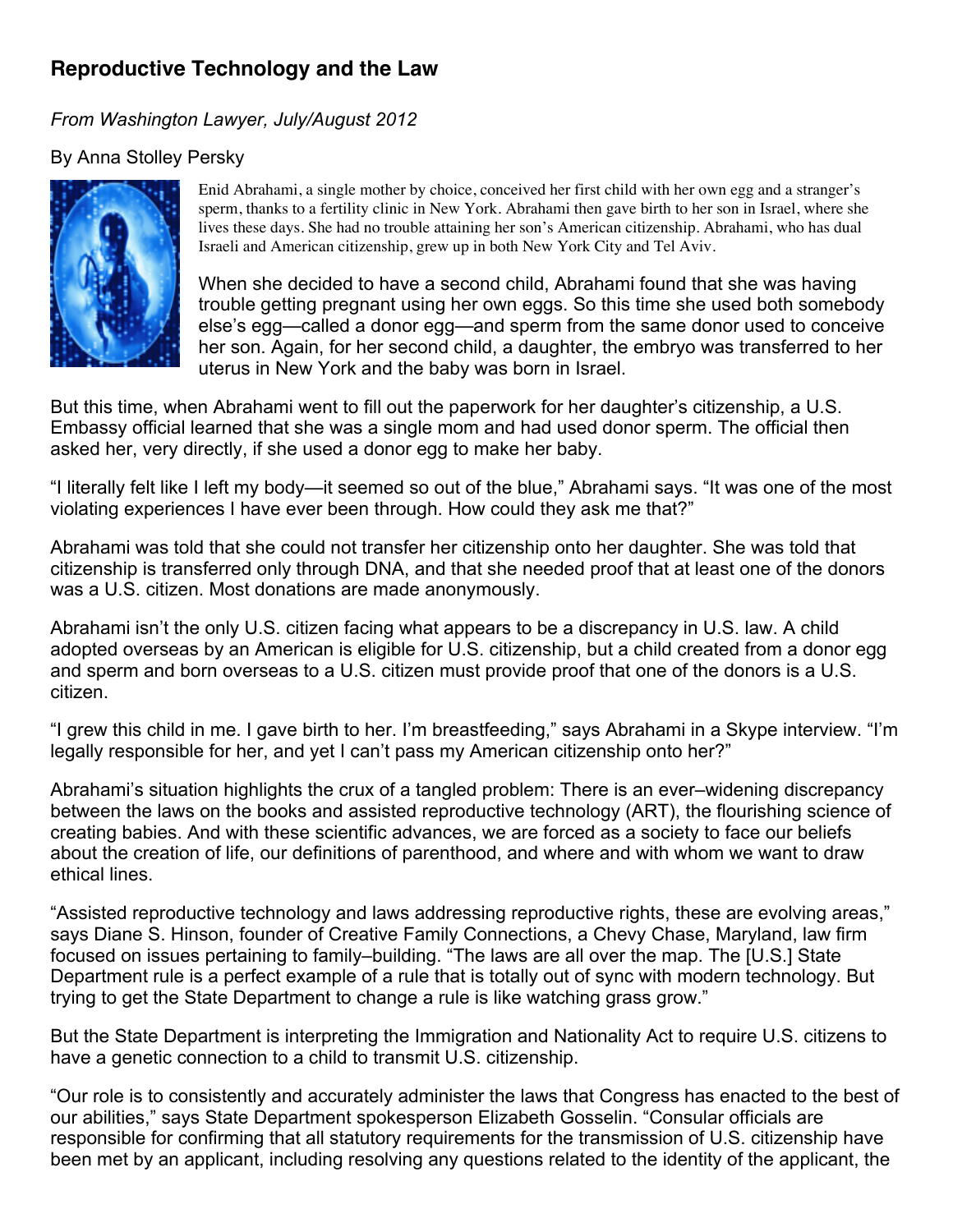relationship between the applicant and a U.S. citizen parent, physical presence or residence requirements, and other legal requirements."

### **'Political Implications'**

The technology for treating infertility and facilitating the creation of babies is developing rapidly; some people who thought they couldn't have children can have them, after all. About 7.3 million Americans, or one in eight couples, are infertile, according to RESOLVE: The National Infertility Association.

Although the procedures can be expensive, an increasing number of couples and individuals are undergoing treatment for fertility assistance. ART includes fertility treatments in which both a woman's egg and a man's sperm are handled. More than 1 percent of all infants born in the United States each year are conceived using ART, according to the Centers for Disease Control and Prevention (CDC).

In vitro fertilization (IVF) is a process by which an egg is fertilized by sperm in a petri dish. Once an embryo has been created, it is then transferred—inserted inside a woman's uterus—for possible implantation. IVF also can be used with an egg donation, where the woman providing the egg does not gestate the embryo. Sometimes potential parents, also known as intended parents, use surrogates to carry the embryos to term.

"The concept of parenthood is changing these days," says Naomi Cahn, the John Theodore Fey Research Professor of Law at The George Washington University (GW) where she specializes in family law and reproductive technology. "One major problem is the concept of an embryo comes with political implications."

In the United States, state, not federal, law governs most reproduction and fertility–related questions. Each state has taken its own approach to scientific advances in baby-making as well as the burgeoning interest in surrogacy and nontraditional parenting options.

In addition, unmarried individuals such as Abrahami and gay couples are increasingly turning to fertility clinics to make their baby dreams come true. With donor sperm, donor egg, and surrogate arrangements, inevitably there are questions about what makes a person legally a parent. Is a parent a person who donates an egg? Is a parent the woman who carries a baby created with donated egg and sperm? Experts say, most states have yet to delve into the issues that are inevitably following the technological advances.

Scholars specializing in fertility law say that state laws conflict with each other. Some states avoid addressing the issues that come up with ART, such as battles over parentage of children conceived using assisted reproduction; other states have outlawed surrogacy agreements or complicated the process.

In addition, fertility rights activists and fertility specialists have taken issue with laws that label embryos as people, in part, because they believe these laws would impede fertility clinics.

Barbara Collura, president and chief executive officer of RESOLVE, says the majority of bills she has seen recently being introduced in state legislatures create more problems than clarity for fertility treatments, surrogacy arrangements, and other related issues.

"Here's the real truth: When we look up these bills and they don't provide better outcomes or safety, we wonder, What is the real purpose?" Collura says. "And it's something else—they don't like all these embryos being created."

Bioethicist Arthur Caplan, head of the division of medical ethics at New York University (NYU) Langone Medical Center, says state legislatures are failing to prepare for the future.

"With the capability of freezing eggs in a way that becomes more reliable, we will face the question of how long can you store reproductive material and make a baby from it? Can a third party make a baby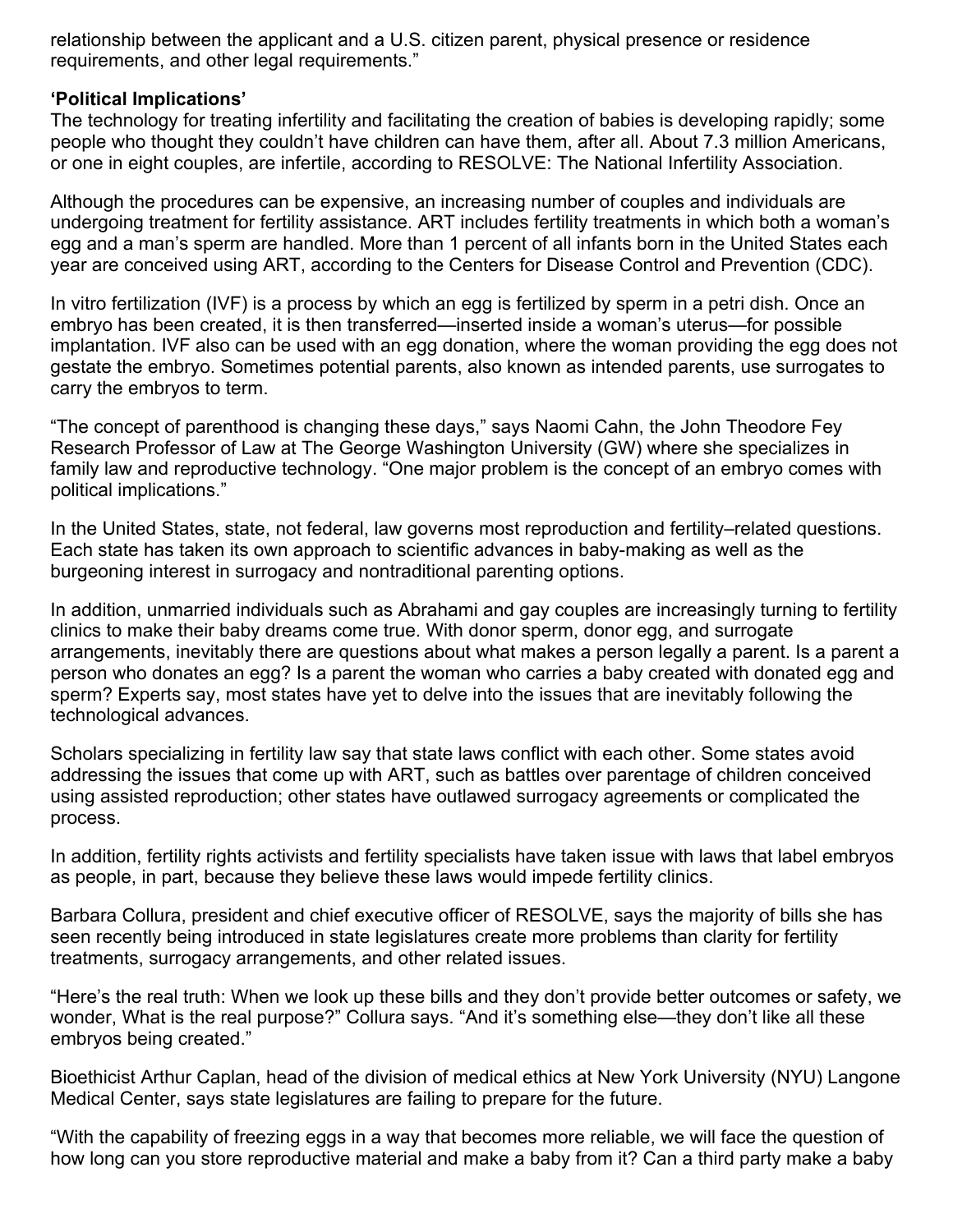from stored embryos if both parents die?" Caplan asks. "What if a person, like a sister or mother, gets the sperm and egg and wants to make five children? These questions are not being addressed seriously by legislatures, but they will come up."

### **Procreating With Dignity**

Some scholars and religious organizations have concerns with different aspects of assisted reproduction. Particular religious organizations, such as the Catholic Church, have taken an official position against the use of IVF. And pro-life organizations have been advocating for personhood laws declaring embryos human beings. Many pro-life advocates also argue that fertility clinics at the very least should be regulated to ensure they are not being reckless with embryos.

"Human beings are entitled to be protected [under] the law at every stage of their development, including the embryonic stage," says Kristi Hamrick, spokesperson for Americans United for Life in Washington, D.C. "There is considerable legal authority—such as prenatal injury law, fetal homicide law, wrongful death law—for protecting human beings from conception. Such legal protection would require fertility clinics to protect embryonic humans as human beings."

Hamrick says ART should be regulated "in large part to protect the health of mothers and the children conceived and to preserve parental relationships and the dignity of human procreation."

Sean Tipton, director of public affairs for the American Society for Reproductive Medicine (ASRM) in Washington, D.C., objects to any notion that fertility clinics aren't appropriately regulated or aren't taking the creation of embryos seriously.

"Reproductive medicine has the same regulatory framework as every other kind of medicine in the country: Federal regulation of the drugs and devices, including tissues; state licensing of the clinical professionals; and then a strong dose of professional self-regulation," Tipton says.

The ASRM and the Society for Assisted Reproductive Technology are responsible for promulgating professional standards for the medical field.

But there are some legal areas, Tipton says, that are ripe for change, so long as it is done carefully. Tipton says the fertility specialists he represents would welcome thoughtful attempts to update the laws concerning parentage.

"Now, thanks to advances in medicine, there doesn't have to be a relationship between being a genetic parent and an intended parent," Tipton says. "We would welcome attempts to clarify parentage laws. We need states to adopt clearer statutes, making it clear what parental rights and obligations are, and how to obtain or relinquish them."

#### **The Birth of IVF**

For as long as people have been having children, they also have had struggles with infertility. Artificial insemination—inserting sperm into a woman's uterus—dates to the early 1900s. In those days, sperm was inserted using something fairly similar to a turkey baster.

But certainly since the 1950s the field of assisted reproductive technology has advanced at a rapid pace, with procedures involving more high–tech instruments and with increasingly complex scientific developments.

In 1959 Chinese scientist Michael Chang succeeded in producing the first IVF births, initially using rabbits. On July 25, 1978, Louise Joy Brown became the first baby successfully born through IVF. The term used at the time was "test tube baby."

In 1992 Congress enacted the Fertility Clinic Success Rate and Certification Act, which requires the CDC to collect and publish the success rates of each fertility clinic. According to the CDC's 2010 Preliminary ART Success Rates, 154,417 ART cycles were performed at 443 reporting clinics,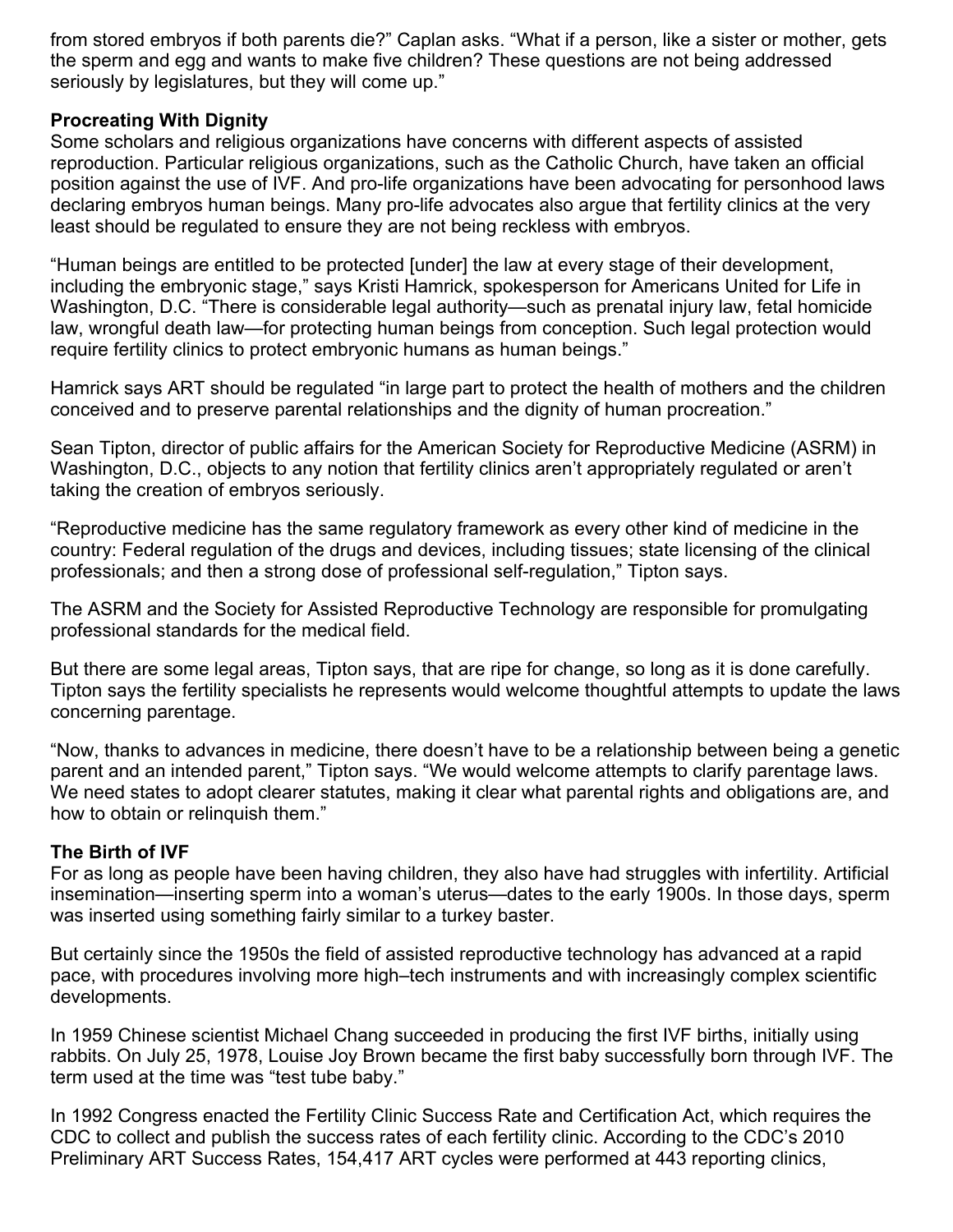resulting in 47,102 live births.

The CDC's Division of Reproductive Health oversees issues involving reproductive concerns. The Federal Trade Commission also monitors and has intervened in cases involving allegations of false advertising by fertility clinics.

#### **Increasingly Popular**

One reason for the increase in fertility treatments is that more women are waiting longer to have children. The proportion of first births among U.S. women aged 30 years or older increased from 5 percent in 1975 to 26 percent in 2010, according to recent national health statistics.

In general, a woman's fertility peaks in her 20s, and declines after that. Studies suggest that a healthy, 30-year-old woman trying to get pregnant has about a 20 percent chance of becoming pregnant every month. By age 40, that chance declines to about 5 percent per month.

 "So when you look at the demographics and what's happened in terms of fertility potential, you have the perfect storm of fertility chances," Collura says. "Odds are fairly good that a great number of women, if they are waiting longer, are potentially going to be impacted by infertility."

While advanced maternal age accounts for some of ART usage, there are many other reasons for infertility such as low sperm count and blocked fallopian tubes. Clinics report that couples seeking a baby can have more than one fertility issue impeding their efforts.

There are some concerns about the safety of ART procedures. CDC studies show that IVF pregnancies can have increased risk of complications, such as preterm delivery and preeclampsia.

"Like any medical procedure, assisted reproduction carries some risks, and it's important that patients understand those risks before they decide to undergo the treatments," Tipton says.

There are also a few studies that reflect an increased risk of birth defects.

"Infertility treatments are used to help people overcome medical problems; you cannot compare them to a healthy population and expect the results to be the same," Tipton says. "Pointing out that the children who required medical help to be conceived are not as healthy as those who [were conceived naturally] is a little like criticizing hospitals because they are full of sick people."

#### '**Dignitas Personae'**

While ART is increasing in popularity, there is still ambivalence in the United States over the procedures and their implications. Organized religions differ in their approach to ART. The Protestant Church, for example, officially accepts some ART procedures, but it prohibits the use of sperm or egg donation.

Reform Judaism allows for ART so that couples can fulfill the biblical commandment to "be fruitful and multiply." In recent years, some fertility clinics have established programs to ensure that Orthodox Jews can follow their religious laws and still go through an ART procedure.

But some organized religions, such as the Roman Catholic Church, oppose all types of ART. In fact, Pope Benedict XVI has publicly restated the Catholic Church's opposition to IVF because it replaces, rather than facilitates, sexual activity between a couple.

In "Dignitas Personae," a 2008 instruction, the Vatican's Congregation for the Doctrine of the Faith took a stand against selective reduction, genetic engineering, and embryo donation.

Those who go through ART also can have mixed emotions about the process. Some people who have struggled with infertility can then have accompanying feelings of confusion, embarrassment, and even humiliation. Individuals who choose ART can be reluctant to talk about it publicly or, for some, even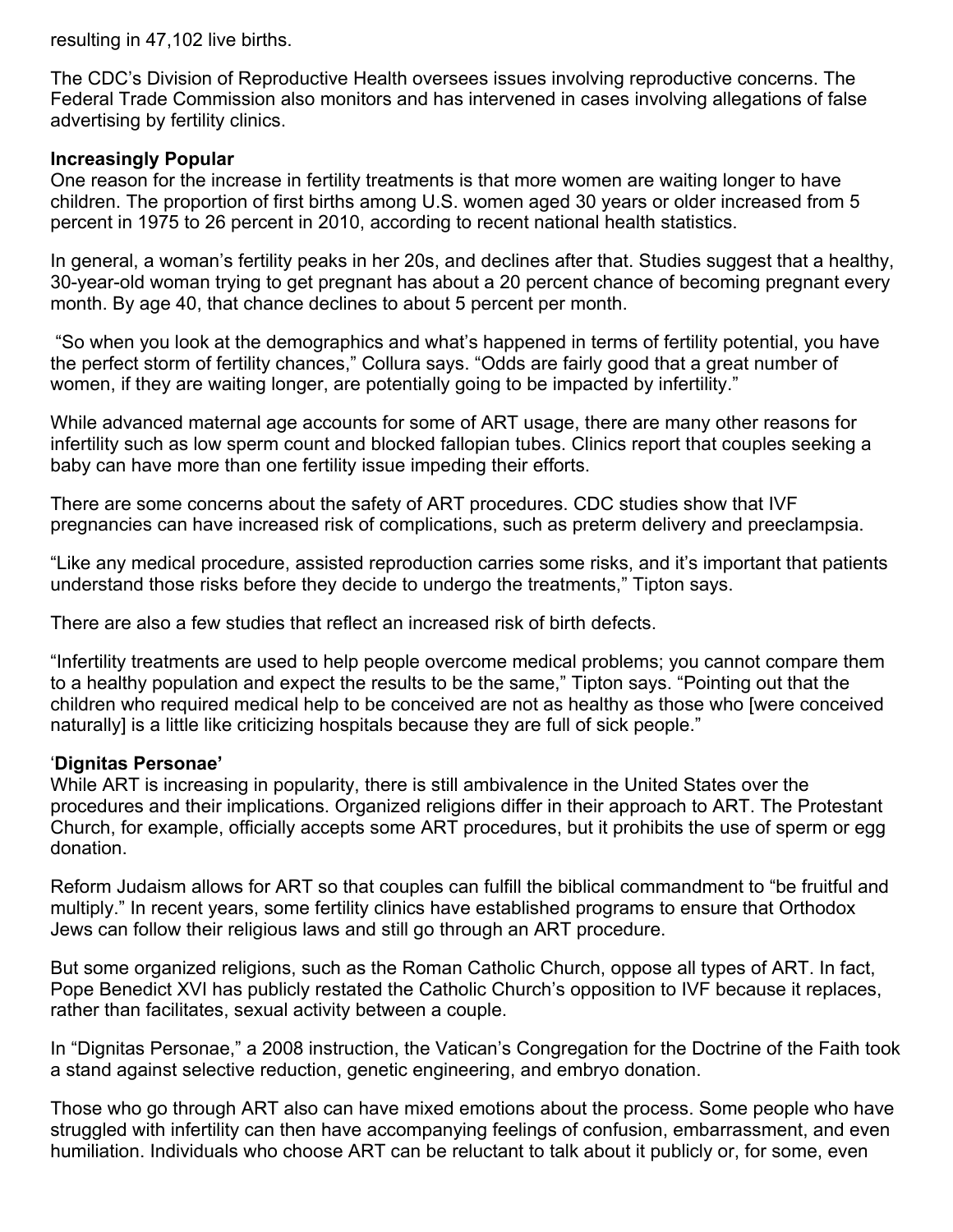#### privately.

"What we can learn from this is that there has been shame and stigma associated with infertility and the use of donor sperm," says GW's Cahn. "The feeling of shame is dissolving and will continue to do so, but it isn't completely gone yet."

#### **Embryos as People**

Perhaps even more controversial than fertility treatments is the notion of abortion. In recent years, abortion foes have succeeded in bringing bills to legislatures throughout the country. States such as Georgia, Oklahoma, South Carolina, and Virginia have become engulfed in efforts to pass constitutional amendments or laws that would declare a fertilized human egg to be a legal person.

Fertility law experts like Cahn point out that, in addition to affecting abortion, these laws "defining embryos as persons could have major consequences for assisted reproduction."

For example, defining embryos as people could expose patients and clinics to criminal charges, including potentially murder.

"Depending on the wording of the law, it would almost certainly make treating an ectopic pregnancy illegal, which is very dangerous and most likely fatal for the mother," Tipton says. "It would make illegal a number of forms of contraception. We don't think it would make IVF illegal. It would just make doing it in the safest and most effective way illegal."

NYU's Caplan points out that the statutes could require women who are of childbearing age and having sex to "behave as if they were pregnant at all times."

These laws also could specifically affect the process of embryo freezing. In ART procedures patients often try to create extra embryos for use at a later time, especially if initial efforts fail, or for subsequent children. For the most part, fertility clinics keep cryopreserved embryos in short-term storage. But some frozen embryos are left unused and are either donated for research or discarded.

And thus far it's unclear, Tipton says, whether personhood laws would make freezing embryos or destroying them, either deliberately or accidentally, a criminal act.

"You can't put adults in freezers because they die. Most embryos survive freezing and thawing, but not all do," Tipton says. "Would that loss during a freeze constitute a homicide? I don't know of any physician who wants to be a test case for that."

Tipton also believes that under personhood laws, more clinics and their patients would choose to transfer the embryos rather than risk criminal charges.

RESOLVE's stated position is that "[T]he effect of Personhood Legislation would be to threaten a medical treatment that has, since being pioneered in 1978, brought some four million babies to loving infertile couples around the world."

#### **Big Business**

While personhood laws could affect patients, it could also hurt the multi-billion-dollar fertility industry. Patients can and do go into debt trying to have children. According to the ASRM, an average IVF cycle costs around \$12,400. Additionally, IVF procedures can be accompanied by the cost of donor eggs, donor sperm, and surrogacy arrangements.

Says Tipton: "Reproductive medicine is as much, or as little, an area of commerce as any other field of medicine. Yes, money is changing hands, as it does when someone gets a bypass or has a broken bone set. The big difference is, most people with health insurance won't have to pay those bills, but they will have to pay for their infertility care."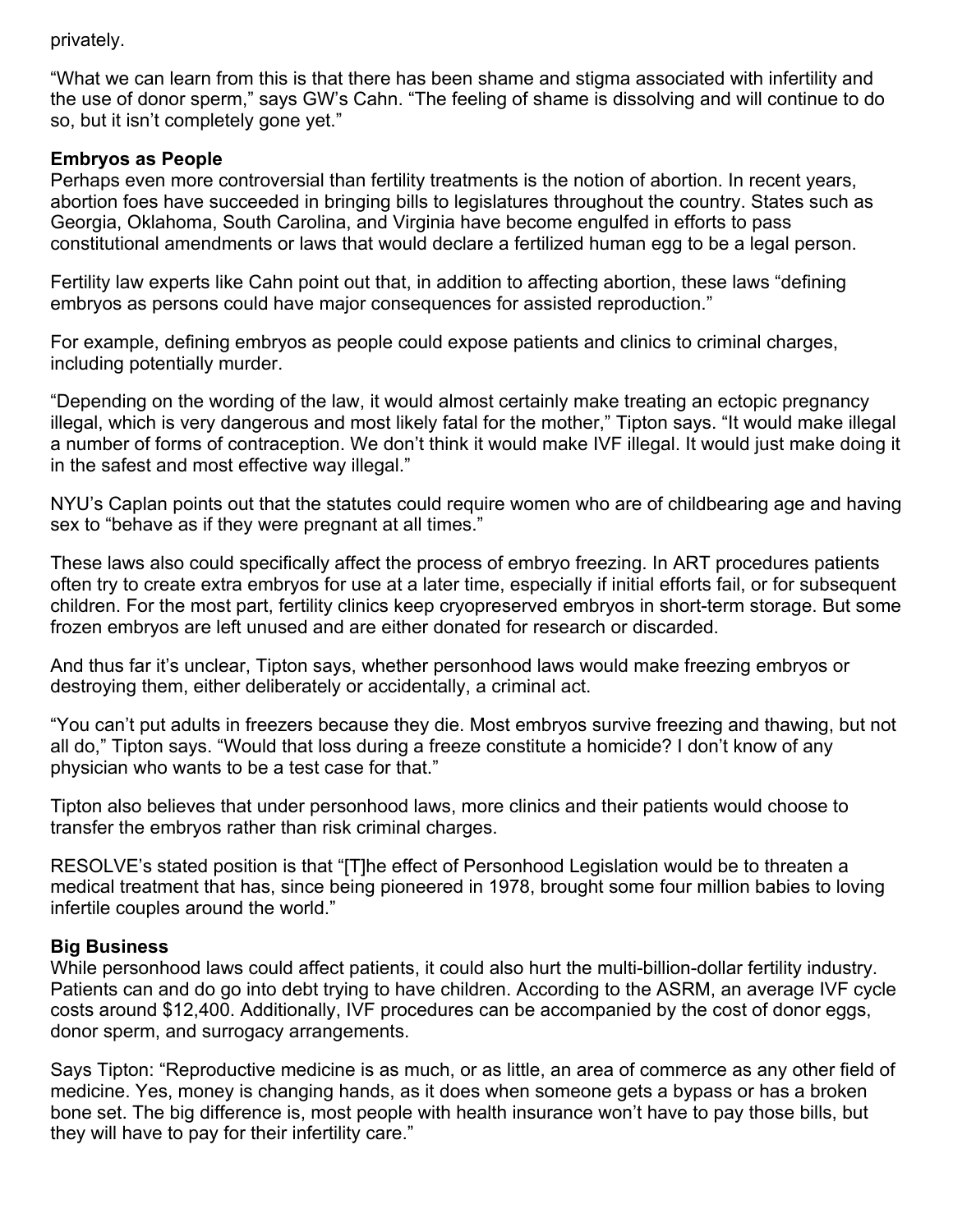While some insurance plans cover fertility treatments, many do not. A handful of states, such as New Jersey and Massachusetts, mandate coverage of IVF and other procedures, but most states do not. With high costs, ART remains an option only available to a limited number of individuals and couples.

"Access to assisted reproductive technology varies based on income and education," says Cahn, who urges increased coverage for reproductive health care.

#### **Truth in Advertising**

Under ASRM guidelines, a woman who donates her eggs can be compensated as much as \$10,000 per cycle. Sperm donors are paid less than \$100 per sample. Egg donation involves ovarian stimulation and retrieval, while sperm donation involves a far simpler process.

Ethicists such as Caplan are concerned that egg and sperm donation is more accurately defined as egg and sperm selling.

But Tipton responds that the professional guidelines are "clear that the compensation is for the time and inconvenience associated with the donation."

Pro–life advocates such as Hamrick of the Americans United for Life say that egg donation is, in effect, "the systematic exploitation of young women," and, the process involves health risks to the patient. Hamrick adds that paying young women to "place their health and lives at risk is exploitative at its very core."

Both Caplan and Hamrick say that brokers and clinics should ensure that women agreeing to allow their eggs to be harvested understand the risks involved with using fertility drugs. ASRM guidelines do state that egg donors be advised explicitly of the risks and adverse effects of donation.

In addition, there also are concerns that egg and sperm donors believe they will remain anonymous, but as recent trends in adoption show, that may not always be the case.

Caplan strongly urges regulation of genetic testing. "Those who want to sell eggs or sperm should routinely be tested for genetic issues such as sickle–cell anemia or cystic fibrosis," Caplan says.

But Tipton responds that, given present technology, it is impossible to test every donor for every disease.

"Fertility clinics already do extensive screening and testing on prospective donors," he says.

# **Clinic Regulation**

In a highly publicized case, Nadya Suleman gave birth to eight children in January 2009 at a hospital in Bellflower, California. Suleman, a single mother, already had six other children.

The Medical Board of California eventually revoked the license of Suleman's fertility doctor, Michael Kamrava, finding that he committed "gross negligence."

Since the Suleman case hit the press, there have been increased efforts to further regulate clinics. Other countries, including the United Kingdom and Australia, have passed legislation affecting clinics, including setting a limit on the number of embryos transferred at one time.

Bioethicist Caplan thinks that further clinic oversight should be discussed. "Clinics should be regulated, but it's tricky," Caplan says. "You don't want to infringe on individual rights and the practice of medicine, but you don't want people having seven or eight kids all at once. So some statutory limits restricting super pregnancies make sense to me."

And there are some who wonder if clinics should be regulated as to how they screen women offering to enter into surrogacy arrangements.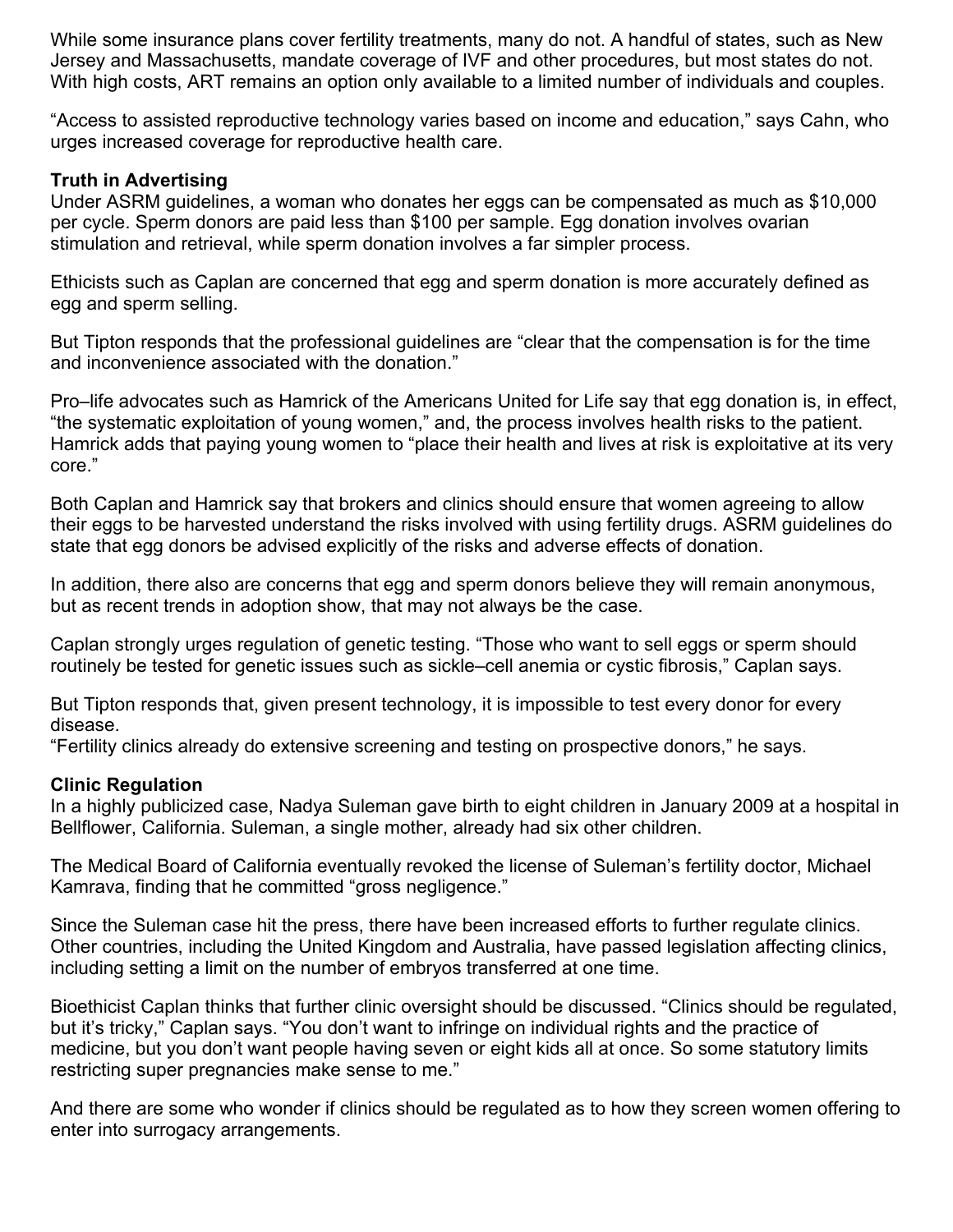"There is no federal law on the subject of assisted reproduction, as it is a state law issue, but perhaps there should be some regulation at the state level of surrogacy agencies, as with adoption agencies," says Sogand Zamani, a partner at Zamani & Scott LLP in Washington, D.C., where she specializes in assisted reproductive law. "What type of screening is being done? How are they recruited? There is a lack of uniformity in standards."

To Tipton, any suggestion that state or federal laws further regulate clinics, such as by limiting the number of embryos to be transferred, takes away the ability of the specialists to focus on the best medical decision for each individual patient, and for the patient to choose a course of treatment based upon the best available options.

"There are people and groups in this country that would like to have the government make individuals' reproductive decisions for them," Tipton says. "This might apply to whether you terminate your pregnancy or with whom you have your children. We think those are all private decisions better left to individual families."

# **Changing Definitions**

One major legal issue involving ART is that many jurisdictions, and even the federal government, are using definitions of parenthood in making determinations that fail to take into account the complexities of modern pregnancy.

"It used to be that the birth mother was always the legal mother, and the law was based on that," says Maureen McBrien, a family law attorney at Boston–based Todd & Weld LLP and coauthor of *Assisted Reproductive Technology: A Lawyer's Guide to Emerging Law and Science.* "Now, the birth mother might not be the intended mother. The woman giving birth to the child may have no intent to be the legal parent."

On the other hand, the State Department finds that when it comes to U.S. citizenship, giving birth does not mean that one is a parent. The State Department says it is interpreting sections 301 and 309 of the Immigration and Nationality Act to require that the U.S. citizen parent must be either the sperm or egg donor to transmit U.S. citizenship to a child conceived through ART. In other words, although Abrahami, the single mother with dual citizenship, was pregnant with her daughter and then gave birth to her, because she can't claim an egg relationship to the child, Abrahami can't transmit her U.S. citizenship to her.

As Abrahami puts it, "I'm planning on moving back to the states in a few years. So now I have a real problem. Will I have to get her a visa? What message does that send to my daughter? That she doesn't belong to me, that she's apart?"

As *Washington Lawyer* went to press, Abrahami's daughter still had not received citizenship.

# **Custody and Survivor Benefits**

With advances in fertility treatments, babies can be born after someone dies or after a couple has divorced. Courts and legislatures are struggling with the consequences of babies born without specific consent or approval from one of the parents.

There have been a number of high-profile cases over the past few decades with divorced couples battling over frozen embryos. But courts are also dealing with what to do when one parent reneges on a contract. The few states that have dealt with the issue have tended to find that parenthood should not be forced upon one party.

But, in April, the Pennsylvania Superior Court sided with a woman who wants to try to get pregnant using frozen embryos that her estranged husband wants destroyed. Andrea Lynn Reiss and Bret Howard Reber underwent in vitro fertilization after she was diagnosed with breast cancer. They froze the embryos, and she then went through surgery, chemotherapy, and radiation.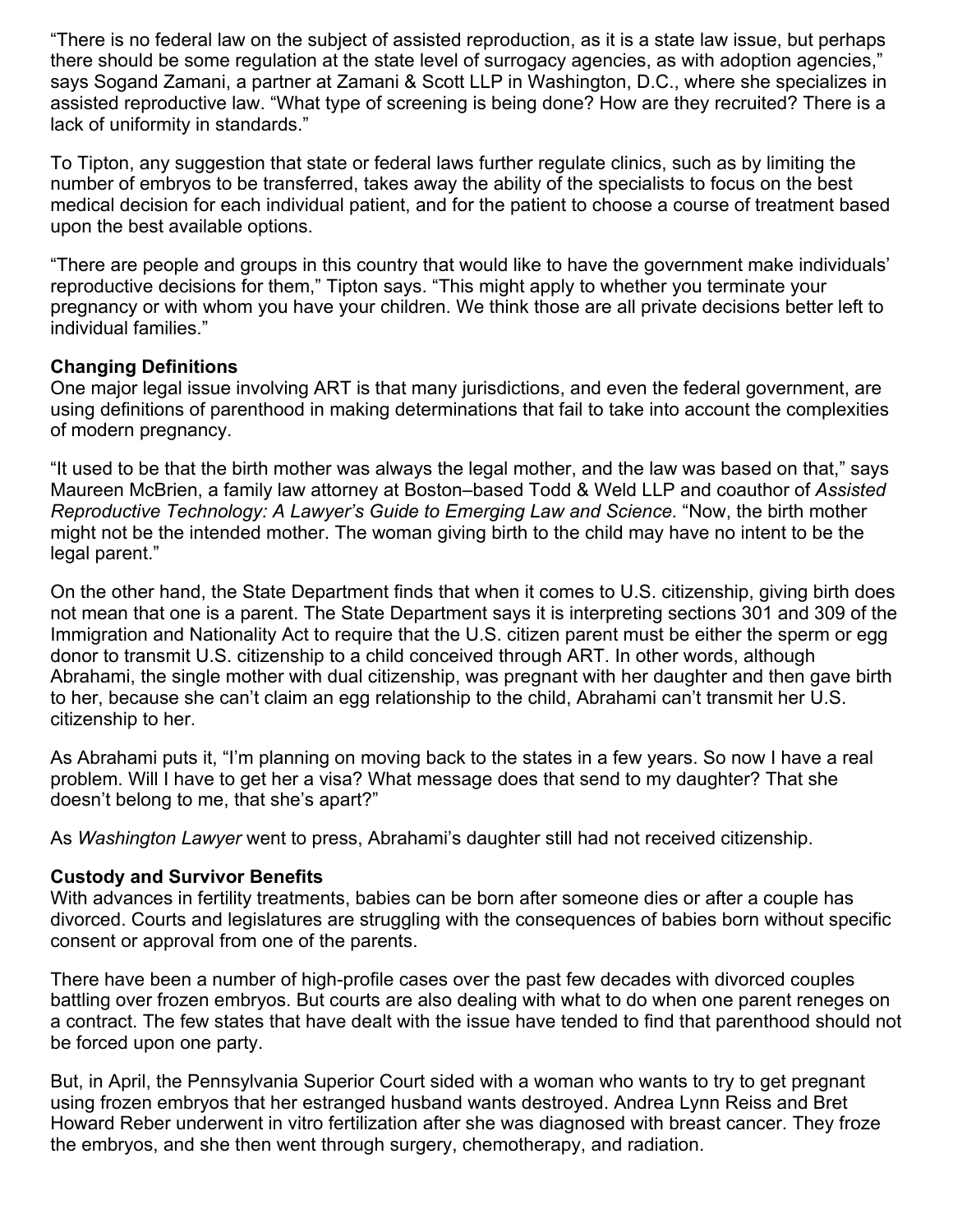The three–judge Superior Court panel affirmed a trial court's reasoning that Reiss's interest in the embryos as her only way to procreate outweighs Reber's disinterest in procreation.**[\[1\] \(#n1\)](http://www.dcbar.org/bar-resources/publications/washington-lawyer/articles/july-august-2012-reproductive-tech.cfm#n1)**

These days, most clinics require that both parties creating embryos sign a contract agreeing to the disposition of any leftover embryos. But the ethical and legal implications of contracts that spell out what to do with the embryos in cases of divorce or death are still a matter of debate. While some states have enacted statutes addressing the disposition of frozen embryos, there are no federal laws providing a uniform standard.

Another question is whether children born after a parent's death can inherit; state laws differ on the issue. In May the U.S. Supreme Court found children born 18 months after a man's death were not entitled to his Social Security survivors benefits.

The case involves twin boys born using the frozen sperm of Robert Capato, who died of esophageal cancer. The Supreme Court found that the U.S. Social Security Administration must follow the applicable state inheritance law. Capato died a Florida resident; Florida law specifically bars children conceived posthumously from inheritance unless they are named in a will.**[\[2\] \(#n2\)](http://www.dcbar.org/bar-resources/publications/washington-lawyer/articles/july-august-2012-reproductive-tech.cfm#n2)**

#### **Surrogacy Questions**

Certainly, there have been a number of lawsuits already over surrogacy arrangements, and experts expect many more to come as surrogacy continues to be an option for infertile couples and individuals.

There are two types of surrogacies: traditional surrogacy is when the surrogate mother is also the child's genetic mother; gestational surrogacy is when the surrogate is implanted with an embryo that was not made with her egg.

Possibly the best–known surrogacy case, that of Baby M, involved a traditional surrogacy arrangement. The surrogate, Mary Beth Whitehead, decided to keep the baby she carried for William and Elizabeth Stern. The Supreme Court of New Jersey found that the surrogacy arrangement was invalid due to public policy concerns. The court recognized Whitehead as the mother, but it still awarded custody to William Stern, as being in the best interest of the child.**[\[3\] \(#n3\)](http://www.dcbar.org/bar-resources/publications/washington-lawyer/articles/july-august-2012-reproductive-tech.cfm#n3)**

The laws for surrogacy are different in every state with some jurisdictions, like the District of Columbia, outlawing surrogacy agreements.

Melissa Brisman, an attorney specializing in reproductive law from her office in Montvale, New Jersey, says that state laws should specify that intended parents are legally responsible for the baby they create.

"People always think of the issue, What if the surrogate wants to keep the baby?" Brisman says. "But there's also the concern that an intended parent might abandon the baby. What if the baby is born with a defect, and the intended parents decide they don't want to take responsibility? You have the surrogate who gave this wonderful gift, and now she's stuck with parental rights and responsibilities."

#### **Memorialize Intent**

Lawyers who specialize in surrogacy say that while the law is evolving, certainly parties entering into surrogacy arrangements are better off with a contract than without anything. Hinson of Creative Family Connections advocates hiring lawyers to write up a contract to ensure that the parties have an agreement in writing on the issues that could crop up later.

Surrogacy contracts, lawyers say, can be more than 50 pages long and extremely detailed. Lawyers are very careful to explain in surrogacy contracts the terms of compensation so as not to run afoul of state law restrictions.

"With respect to compensating a gestational carrier, the contract should indicate that the compensation is for the inconvenience of being pregnant," says Sara S. Scott of Zamani & Scott.